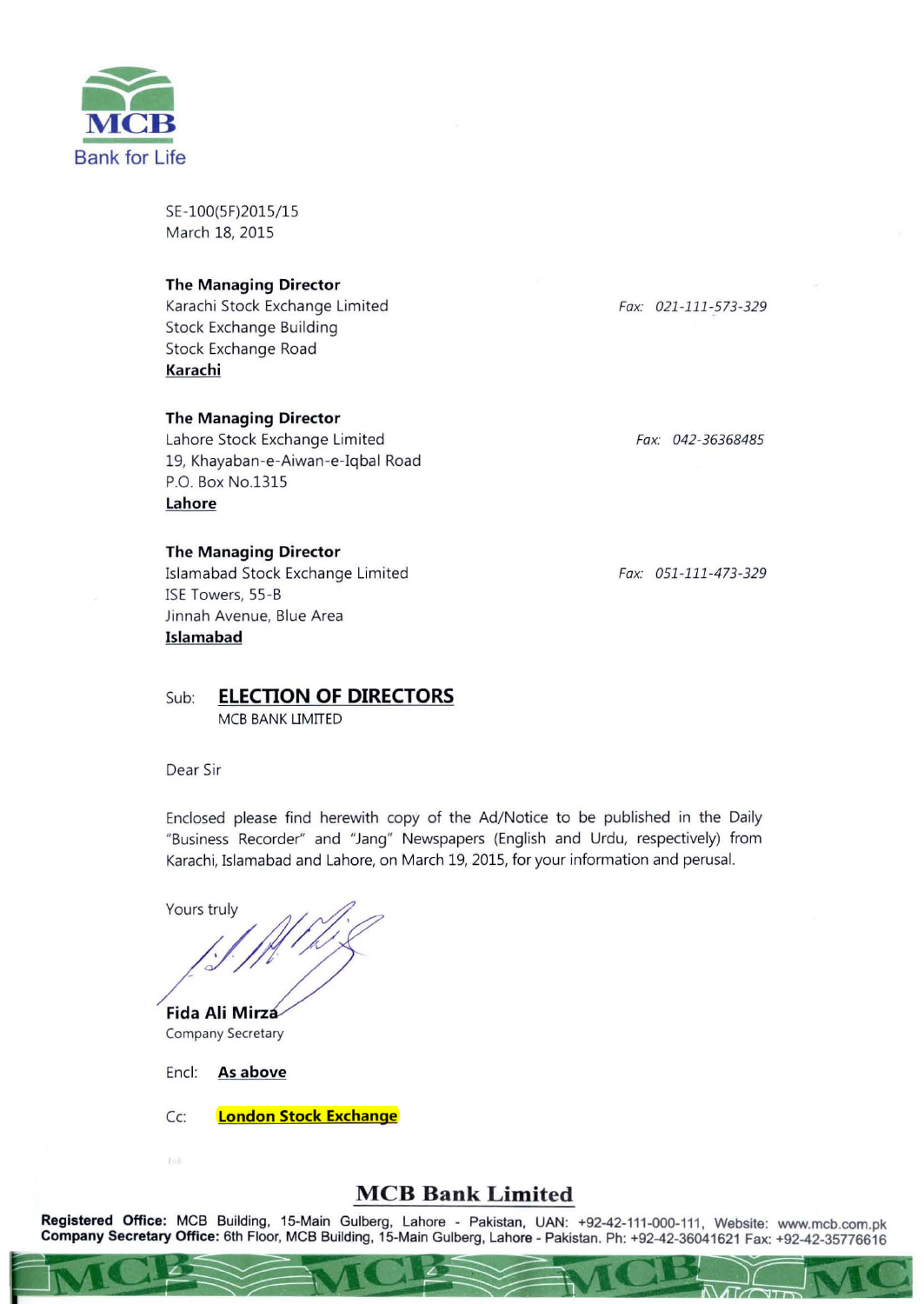

# **ELECTION OF DIRECTORS**

Pursuant to Section 178(4) of the Companies Ordinance, 1984 ("Ordinance"), members of MCB Bank Limited (the 'Bank") are hereby notified that the following persons have filed with the Bank, notices of their intention to offer themselves for election as Directors of the Bank at 67th Annual General Meeting of the Bank scheduled to be held on Friday, March 27, 2015, at 11 :00 AM, at Pearf-Continental Hotel, Shahrah-e-Quaid-e-Azam, Lahore, or at any adjournment thereof:

- 1. Mian Mohammad Mansha.
- 2 . Mr. S. M. Muneer.
- 3. Mr. Tariq Rafi.
- 4 . Mr. Shahzad Saleem.
- 5 . Mr. Sarmad Amin.
- 6 . Mian Raza Mansha.
- 7 . Mian Umer Mansha.
- 8 . Mr. Aftab Ahmad Khan.
- 9 . Dato'Seri Ismail Shahudin.
- 10. Mr. Ahmad Alman Aslam.
- 11 Mr. Muhammad Ali Zeb.
- 12. Mr. Mohammad Suhail Amar Suresh.

Since the number of persons who have offered themselves for election is not more than the number of directors to be elected as fixed under Section 178 (1) of the Ordinance, i.e., twelve (12); therefore, the above named persons shall deemed to be elected unopposed as directors of the Bank at the above referred Annual General Meeting, or at any adjournment thereof.

#### By Order of the Board

Fida Ali Mirza Company Secretary March 19, 2015 Lahore